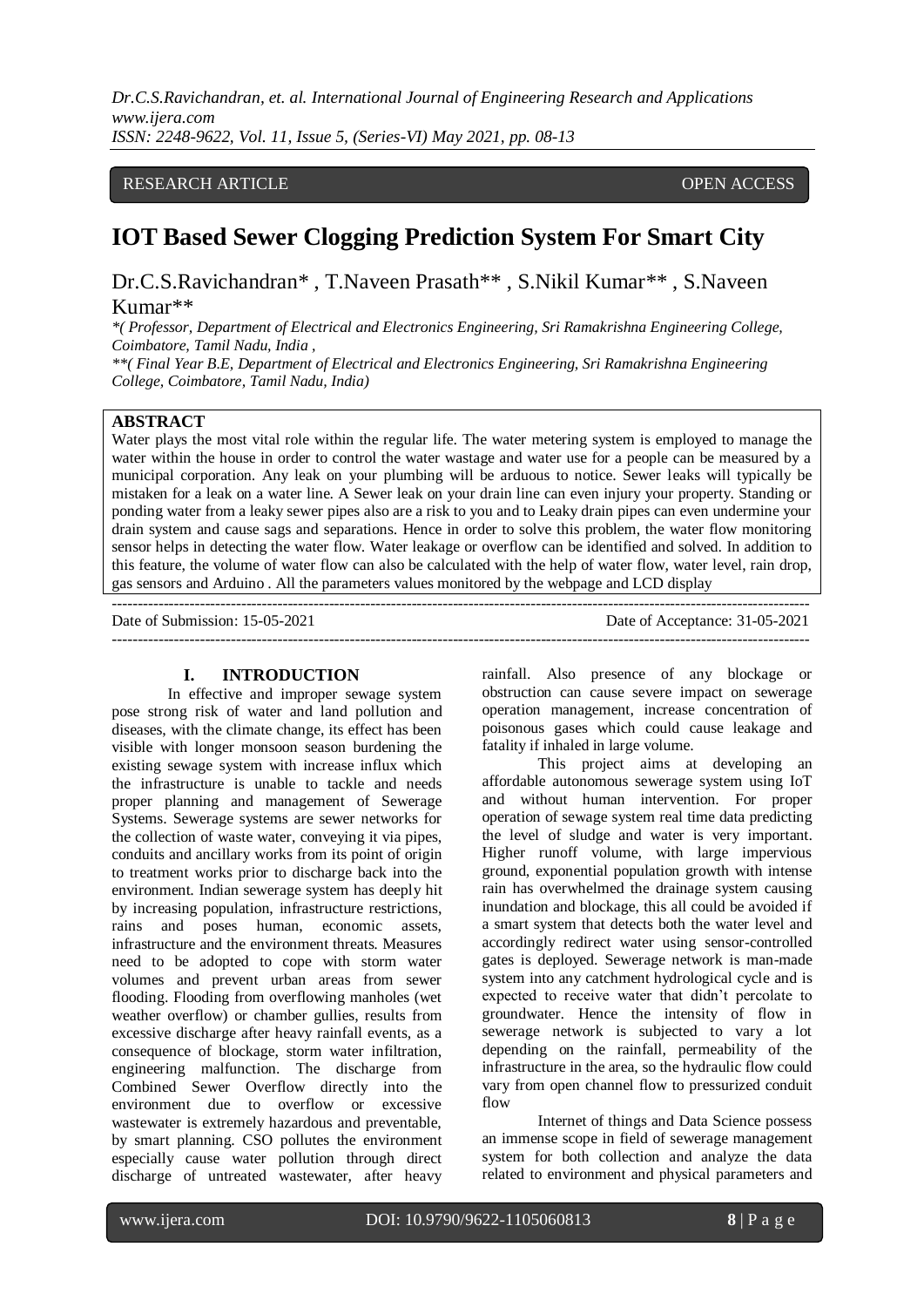their effects. These advancements could be implemented through the use of Wireless Sensor Network, which would generate critical data of various factors (environmental and others) could be properly visualize using Geographic Information System and appropriate data science model to proactively perform required changes without human involvement.

# **II. EXISTING SYSTEM**

Sewer condition is commonly assessed using closed-circuit television (CCTV) inspections.In existing system, they combine inspection results, pipe attributes, network data, and data on pipe environment to predict pipe condition and to discover which factors affect it.They applied the random forest algorithm to model pipe condition and assess the variable importance using the Boruta algorithm.They analyzed the impact of predictor variables on poor condition using partial dependence plots, which are a valuable technique for this purpose.

## **III. PROPOSED SYSTEM**

The real-world data is collected from various sensors (water flow sensor, water level sensor, rain sensor, gas sensor & humidity sensor) this all data is in analog signal and converted to digital signal. The digital signal is fed to the controller which according to the set threshold, chooses whether there's need of action from its end i.e. if the sensor data suggest a possible blockage in the flow of conduit. Since all the data is available on the server it could be used to analyze and deduce the overall trend and generate more proactive mechanism which would be period dependent apart from dependency on real time data, for example during the month of monsoon, on basis of past detail of precipitation, humidity and gases amount detail an automatic signal would be sent to the controller to ensure that any probability of blockage in prevented by early application of pressure boosting pumps. In this proposed system consists of water flow sensor, water level sensor, rain sensor, gas (methane) sensor & humidity sensor had been designed for use in-the-field in a remote location to measure water flow rate, water level, gas level & humidity in a working sewer. The sensor values are fed to PIC Microcontroller, which is 8 – bit programmable microcontroller. This project aims at developing an affordable autonomous sewerage system using IoT and without human intervention. For proper operation of sewage system real time data predicting the level of sludge and water is very

Important. Higher runoff volume, with large impervious ground, exponential population growth with intense rain has overwhelmed the drainage system causing inundation and blockage, this all could be avoided The data received by the controller would also be transmitted to the server through IoT wireless communication module. The database will store the detailed data of various physical and environmental factors received from the sensors, which is further analyzed to find the underlying relationship between various factors to blockage which eventually leads to flooding, using a linear regression model. Artificial Intelligence, IOT principles and with appropriate analysis of sensor data, a smart system could be used that would provide real time information monitoring and reporting the data to Municipality or concerning authority. This will prevent manual drain inspection and enables immediate response without human intervention or delay.

#### **IV. BLOCK DIAGRAM**



# **Fig.1 Block Diagram**

## **TIMER MODULE**

The PIC16F877A incorporates timer modules for the purpose of producing software interrupts. These interrupts are part and parcel of microcontroller programming. There are three timers available. They are:

- Timer0 module
- Timer1 module
- Timer2 module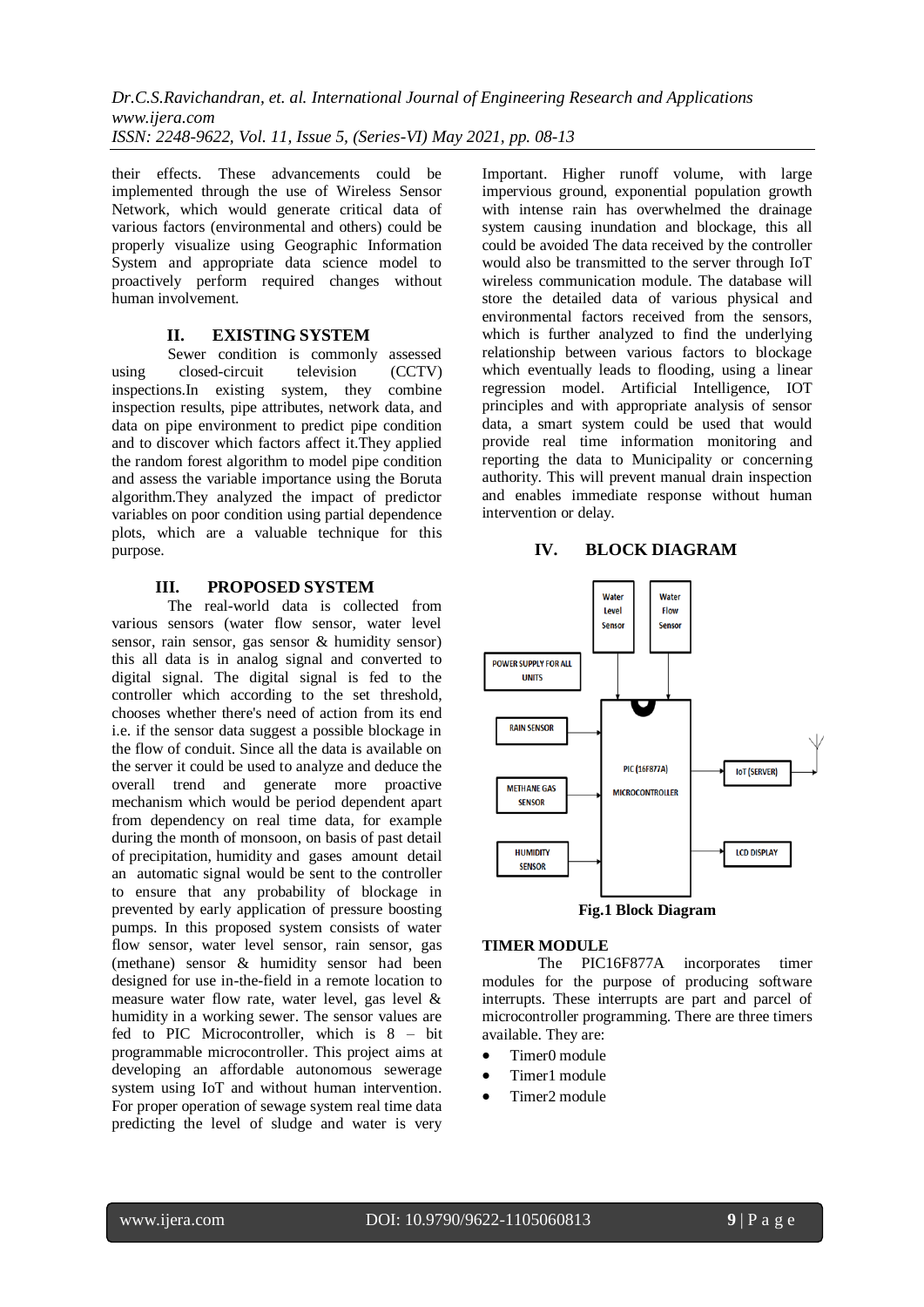

**Fig.2 Timer Module**

#### **V. HARDWARE DESCRIPTION**

## 1. WATER FLOW SENSOR

Water flow sensors are installed at the water source or pipes to measure the rate of flow of water and calculate the amount of water flowed through the pipe. Rate of flow of water is measured as liters per hour or cubic meters.



**Fig.3 Water Flow Sensor**

2. WATER LEVEL SENSOR

Level sensors are used to detect the level of substances that can flow. Such substances include liquids, slurries, granular material and powders. Such meaurements can be used to determine the amount of materials within a closed container or the flow of water in open channels.



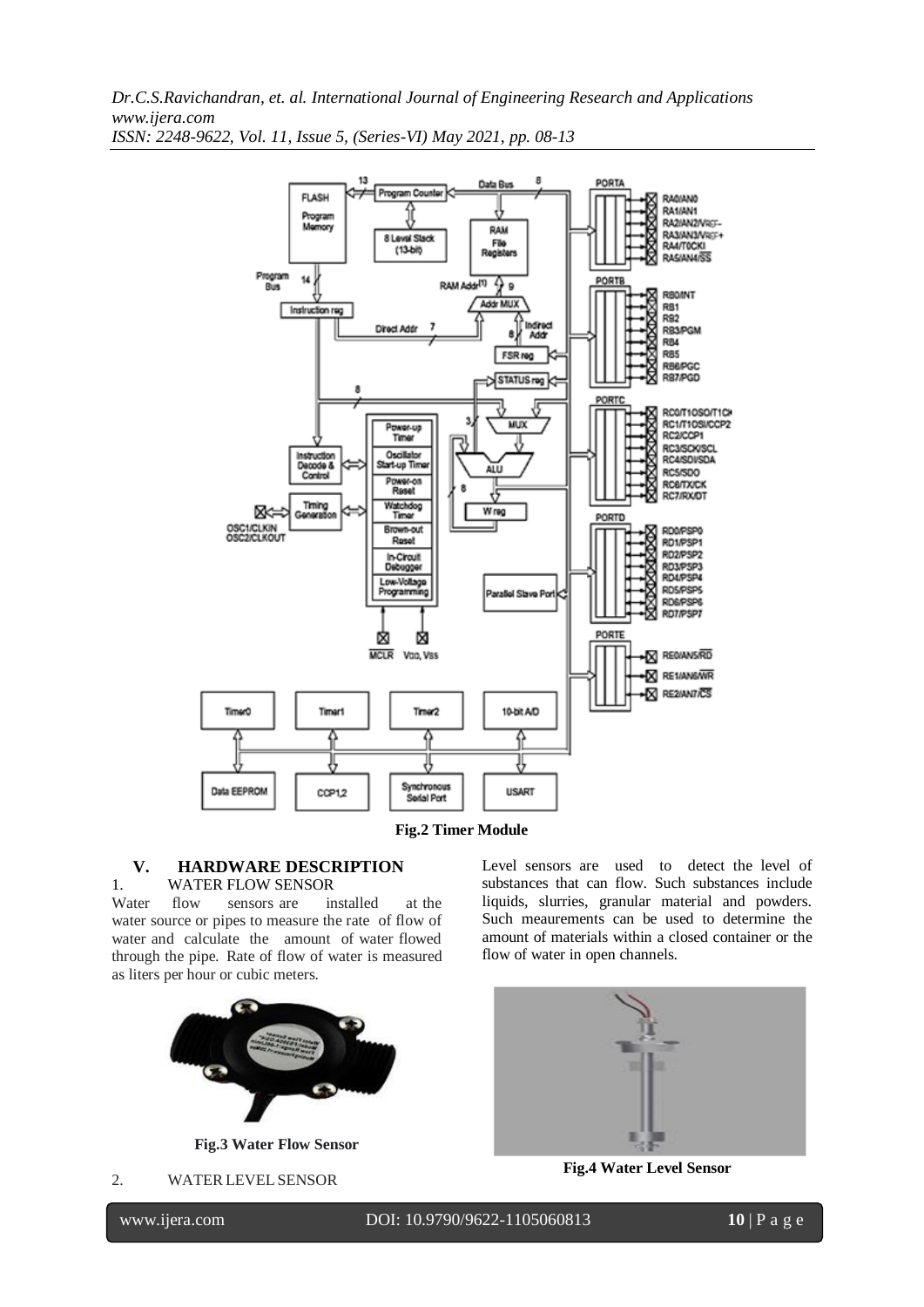#### 3. GAS SENSOR

Gas sensor is one which comes handy in applications where we have to detect the variation in the concentration of toxic gases in order to maintain the system safe and avoid/caution any unexpected threats.



**Fig.5 Gas Sensor**

There are various gas sensors to detect gases like oxygen, Carbon Dioxide, Nitrogen, methane etc.

#### 4. RAIN SENSOR

Rain water detector will detect the rain and make an alert; rain water detector is used in the irrigation field, home automation, communication, automobiles etc. Here we have used the rain sensor for the detection of rain to monitor the overflow of sewer in advance which can be constructed at low cost.



#### **Fig.6 Rain Sensor**

# 5. PIC16F877A MICROCONTROLLER

The PIC microcontroller PIC16f877a is one of the most renowned microcontrollers in the industry. This microcontroller is very convenient to use, the coding or programming of this controller is also easier. One of themain advantages is that it can be write-erase as many times as possible because it uses FLASH memory technology.



**Fig.7 PIC16F877A Microcontroller**

It has a total number of 40 pins and there are 33 pins for input and output. PIC16F877A is used in many [pic](https://microcontrollerslab.com/pic-microcontroller-projects-for-eee-students/) [microcontroller projects.](https://microcontrollerslab.com/pic-microcontroller-projects-for-eee-students/) PIC16F877A also have much application in digital [electronics](https://microcontrollerslab.com/electronics-projects/) [circuits](https://microcontrollerslab.com/electronics-projects/)

#### 6. IOT BASED NODE MCU

NodeMCU is a low-cost open source IoT platform. It initially includedfirmware which runs on the ESP8266 Wi-Fi SoC from Espressif Systems, and hardware which was based on the ESP-12 module. Later, support for the ESP32 32-bit MCU was added



**Fig .8 PIC16F877A Microcontroller**

#### **VI. RESULTS**

The readings are collected from the device to webpage by IOT server. The IOT Server is provided by Cayenne IOT Solutions.

## 1. GAS SENSOR

Whenever the gas sensor detects the presence of methane or any other sewer gases the gas sensor starts to increase from 0 to 1 upon the intensity and amount of gases present. We can track Live gas levels and intensity.

|                             | <b>GAS SENSOR</b> | $\pmb{\times}$ |
|-----------------------------|-------------------|----------------|
|                             |                   |                |
| Live m h d w 1mo 3mo 6mo 1y |                   | Custom         |
|                             | -GAS SENSOR       |                |
|                             | 1.0               |                |
| <b>Stip</b>                 | 0.5               |                |
|                             |                   |                |

**Fig .9 Result of Gas sensor**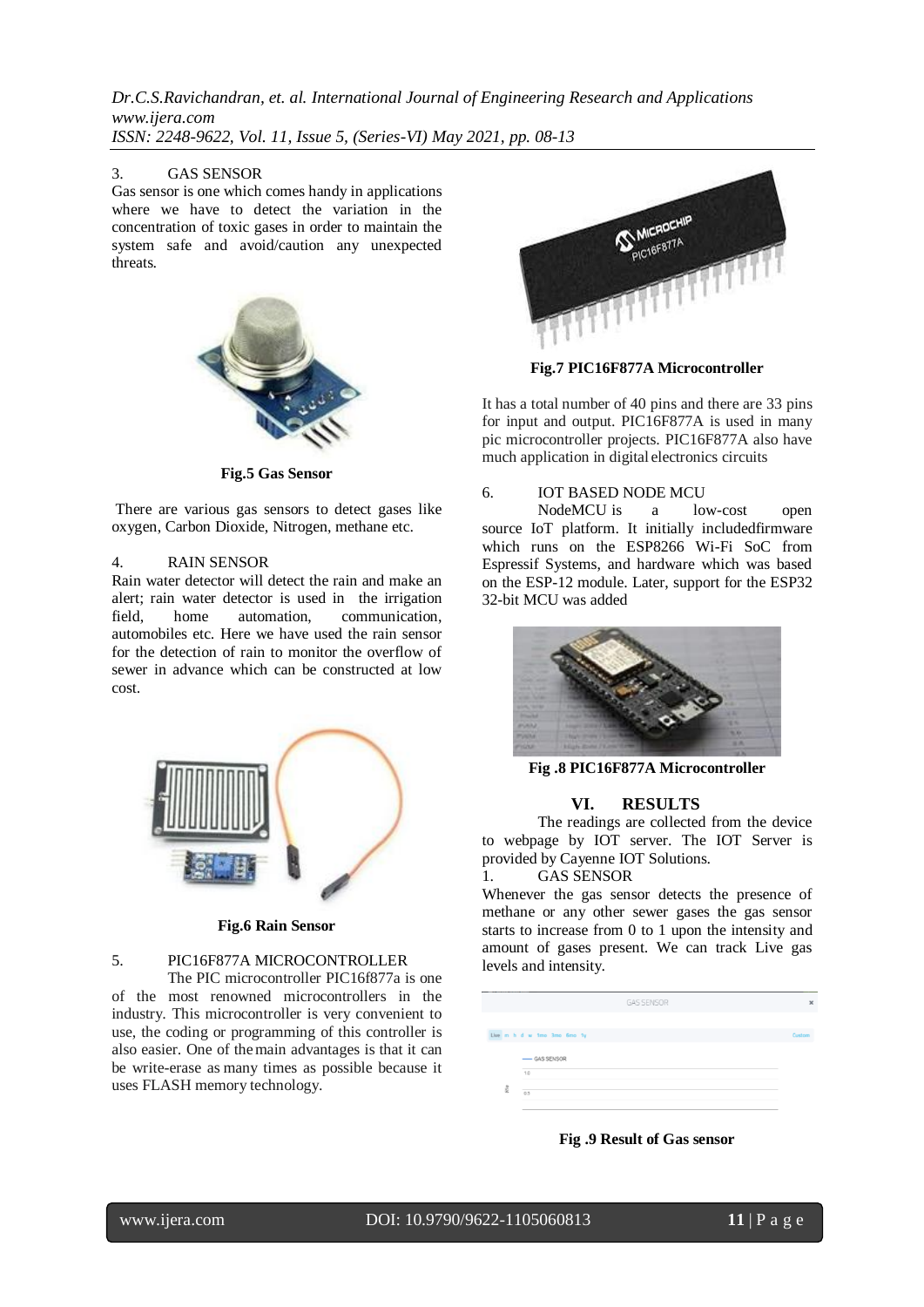#### 2. WATER FLOW SENSOR

Water Flow Sensor detects the flow of sewer water. Water flow sensor have a valve in which sample water flows. If there is a block the flow gets disturbed and water becomes stagnant. So the flow stops. Whenever the flow stops, the device indicates the disturbance in flow.



**Fig .10 Result of Water flow sensor**

#### 3. WATER LEVEL SENSOR

Water level sensor is attached to the top of sewer and connected to device. When there is block there will be high chances for sewer to get overflow. So the Water level sensor keeps updating the water flow. When the water level reaches a threshold, the system sends a threshold message to the admin. Threshold value depends upon the size , width , and rate of water flow.



**Fig .11 Result of Water level sensor**

#### 4. RAIN SENSOR

Rain sensor is a additional sensor which helps to keep ready when there is chances of rain. When rain occurs there Is high chance that sewer gets clogged. By rain sensor we can be alert and make precautionary thing before the sewer gets clogged.



**Fig .12 Result of Rain sensor**

## **VII. CONCLUSION**

The development of a sensor suite and predictive analytics enabled anomaly detection model for smart monitoring of sewer conditions. The automated response, by the system without the need for external intervention would be on-time, less risk prone and more calculated. The proactive action would ensure that the CSO don't overflow neither there's reverse discharge of wastewater through manhole. After the long-term data being collected a data. The collected will be stored the IoT webpage

## **REFERENCES:**

- [1]. I. Pikaar, K. R. Sharma, S. Hu, W. Gernjak, J. Keller, and Z. Yuan, "Reducing sewer corrosion through integrated urban water management," Science, vol. 345, no. 6198, pp. 812–814, 2014.
- [2]. G. Jiang, J. Keller, P. L. Bond, and Z. Yuan, "Predicting concrete corrosion of sewers using American Water Works Association, vol. 107, no. 4, pp. 72–80, 2015. artificial neural network," Water research, vol. 92, pp. 52–60, 2016.
- [3]. L. Zhang, P. De Schryver, B. De Gusseme, W. De Muynck, N. Boon, and W. Verstraete, "Chemical and biological technologies for hydrogen sulfide emission control in sewer systems: a review," Water research, vol. 42, no. 1, pp. 1–12, 2008.
- [4]. L. S. M. Alwis, H. Bustamante, K. Bremer, B. Roth, T. Sun, and K. Grattan, "Evaluation of the durability and performance of FBGbased sensors for monitoring moisture in an aggressive gaseous waste sewer environment," Journal of Lightwave Technology, vol. PP, no. 99, p. 1, 2016.
- [5]. M. P. H. Brongers, P. Y. Virmani, and J. H. Payer, "Drinking water and sewer systems in corrosion costs and preventative strategies in the United States," United States Department of Transportation Federal Highway Administration, 2002.